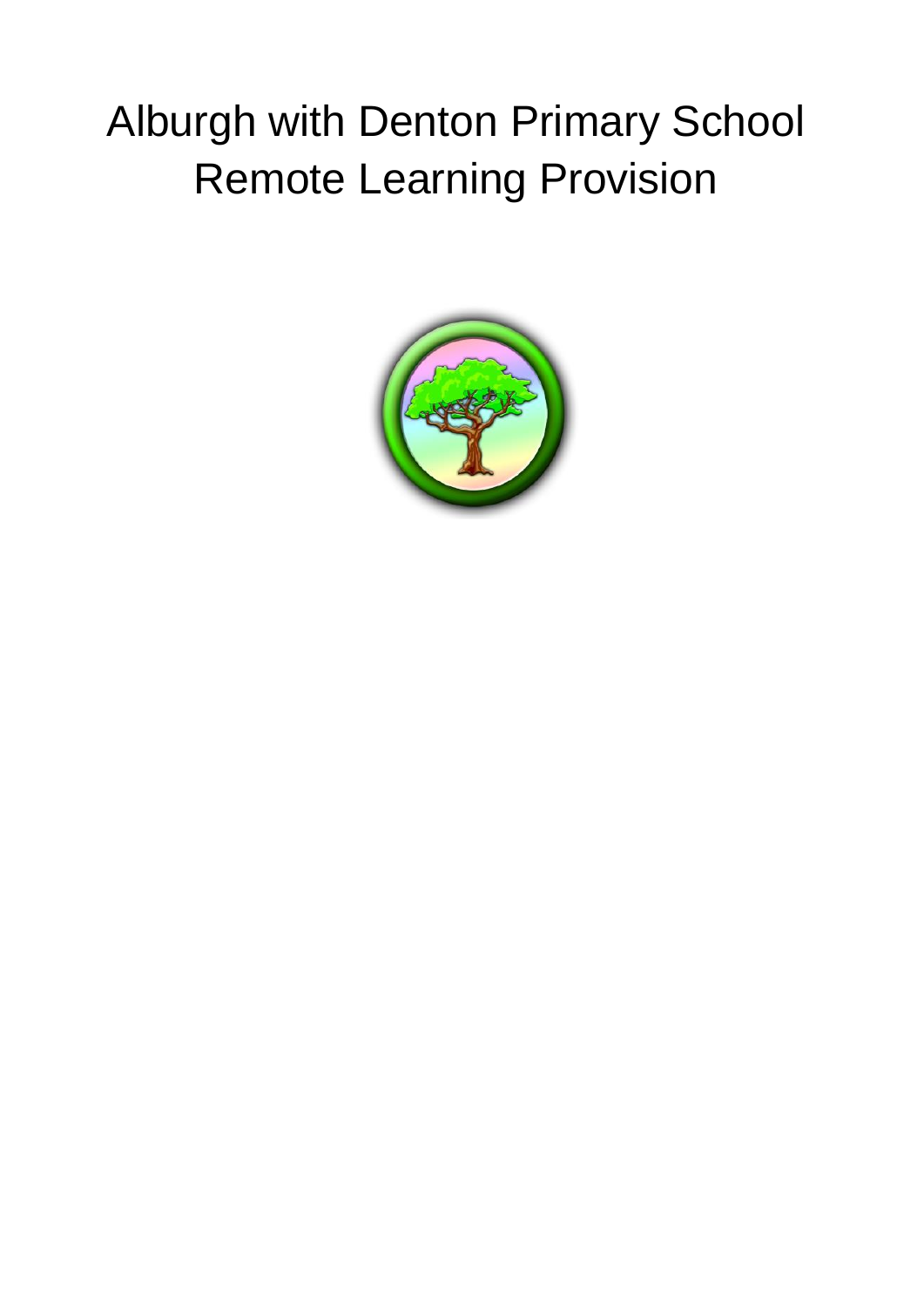

# **Remote education provision: information for parents**

This information is intended to provide clarity and transparency to pupils and parents or carers about what to expect from remote education if local restrictions require entire cohorts (or bubbles) to remain at home.

For details of what to expect where individual pupils are self-isolating, please see the final section of this page.

# **The remote curriculum: what is taught to pupils at home**

A pupil's first day or two of being educated remotely might look different from our standard approach, while we take all necessary actions to prepare for a longer period of remote teaching.

## **What should my child expect from immediate remote education in the first day or two of pupils being sent home?**

Teachers will add work onto Google Classroom or Tapestry for EYFS as early as is practically possible so pupils will have access to online resources. Any details of live Zoom lessons and pre-recorded sessions will also be found in Google Classroom.

### **Following the first few days of remote education, will my child be taught broadly the same curriculum as they would if they were in school?**

We aim to teach the same curriculum remotely as we do in school wherever possible and appropriate. However, we have needed to make some adaptations in some subjects.

Daily lessons will always include Maths and English and as much of the foundation subjects as possible. However, the foundation subjects may not always follow the school's scheme of work due to access to equipment such as musical instruments, ICT software, PE equipment and art materials. Science experiments may also be difficult to do at home.

If you have any difficulties accessing remote learning please contact the school so we can make an alternative arrangement.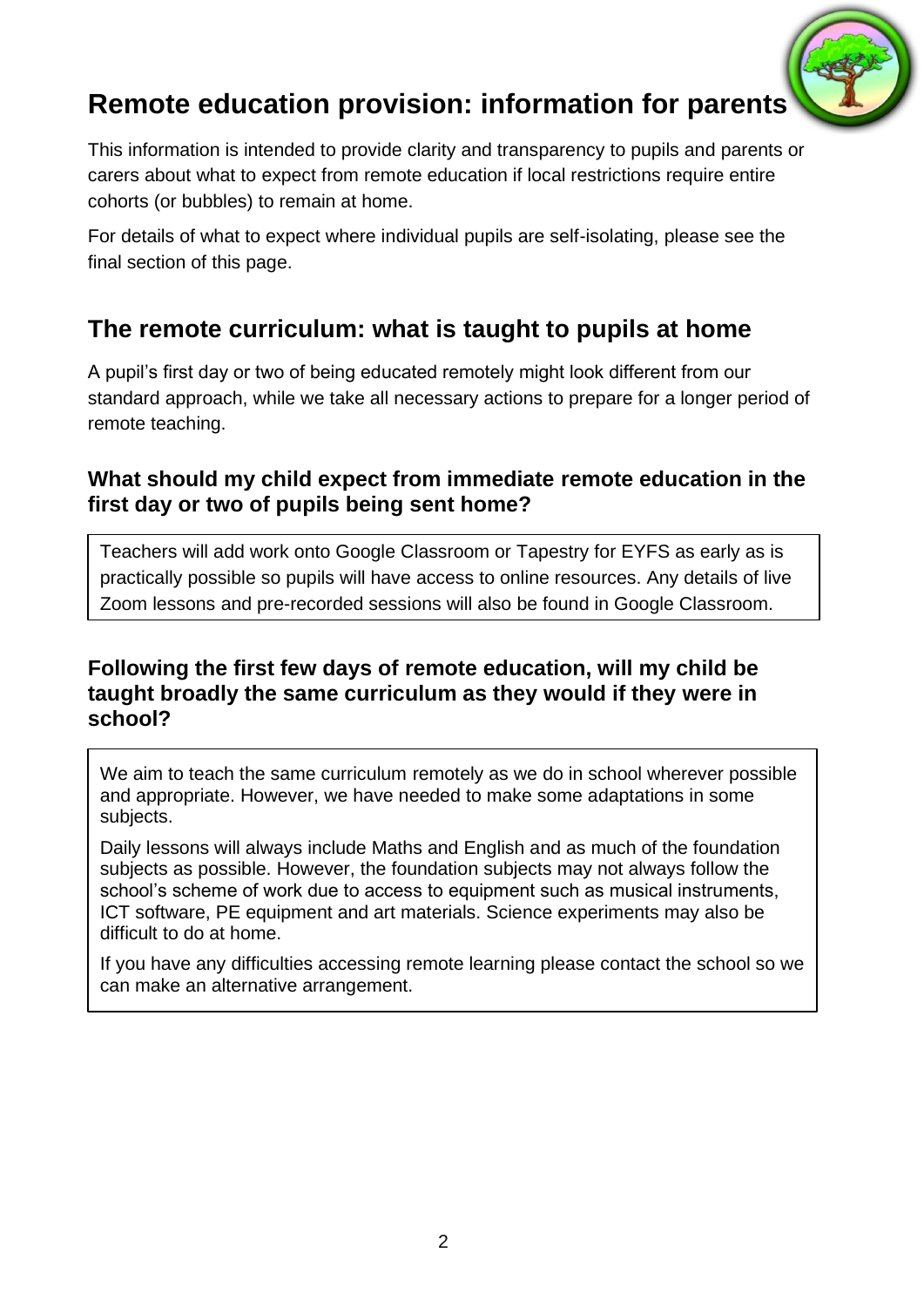# **Remote teaching and study time each day**

## **How long can I expect work set by the school to take my child each day?**

We expect that remote education (including remote teaching and independent work) will take pupils broadly the following number of hours each day:

| EYFS/KS1        | 3 hours including a mixture of<br>Phonics, English, Maths and a<br>foundation subject. |
|-----------------|----------------------------------------------------------------------------------------|
| KS <sub>2</sub> | 4 hours                                                                                |

# **Accessing remote education**

### **How will my child access any online remote education you are providing?**

All online remote education will be accessed through Google Classroom. Live lessons will be through Zoom. If you have any difficulties accessing remote learning please inform your child's class teacher to make an alternative arrangement.

## **If my child does not have digital or online access at home, how will you support them to access remote education?**

We recognise that some pupils may not have suitable online access at home. We take the following approaches to support those pupils to access remote education:

If pupils do not have access to devices or internet connection, teachers may be able to provide some essential resources/printed materials.

We can also apply for devices that enable an internet connection for disadvantaged children.

We can also LEND out devices to pupils who have no access to devices at home. We have been allocated 3 laptops from the DfE scheme. Parents will need to sign our loan agreement form before devices can be distributed.

We can provide exercise books if parents need support with this. Any pupil who completes paper learning can upload a photograph of their work.

We can also provide reading books.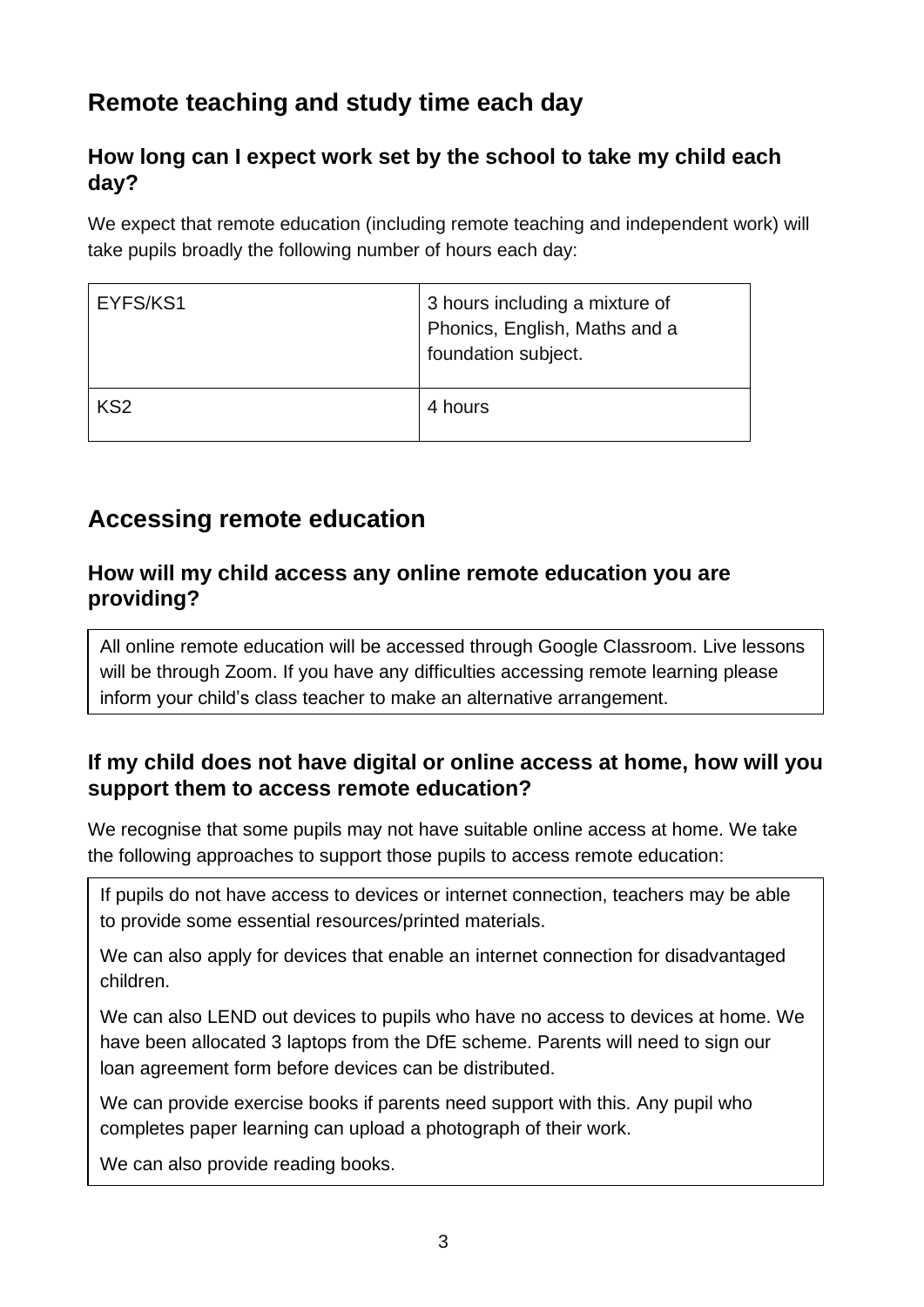# **How will my child be taught remotely?**

We use a combination of the following approaches to teach pupils remotely:

We use a variety of remote teaching approaches. These include:

- Pre-recorded teaching (e.g. Oak National Academy lessons, video/audio recordings made by teachers)
- Live teaching on Zoom
- printed paper packs produced by teachers (e.g. workbooks, worksheets)
- commercially available websites supporting the teaching of specific subjects or areas, including video clips or sequences eg BBC websites, Twinkl, YouTube
- Internet research activities
- Independent work supported by teaching materials

# **Engagement and feedback**

### **What are your expectations for my child's engagement and the support that we as parents and carers should provide at home?**

Children should complete as much home learning as they can.

Parents/Carers should support their children in completing as much of the home learning as they possibly can.

Parents should continue to hear their child read.

Parents should ensure that their child behaves appropriately during a live lesson and that other family members do not contribute to the lesson.

We appreciate that often parents and carers will be juggling multiple children and working from home when accessing remote learning. We are here to support them in balancing their commitments and ask that they contact us if they are struggling so we can support them with different approaches/resources.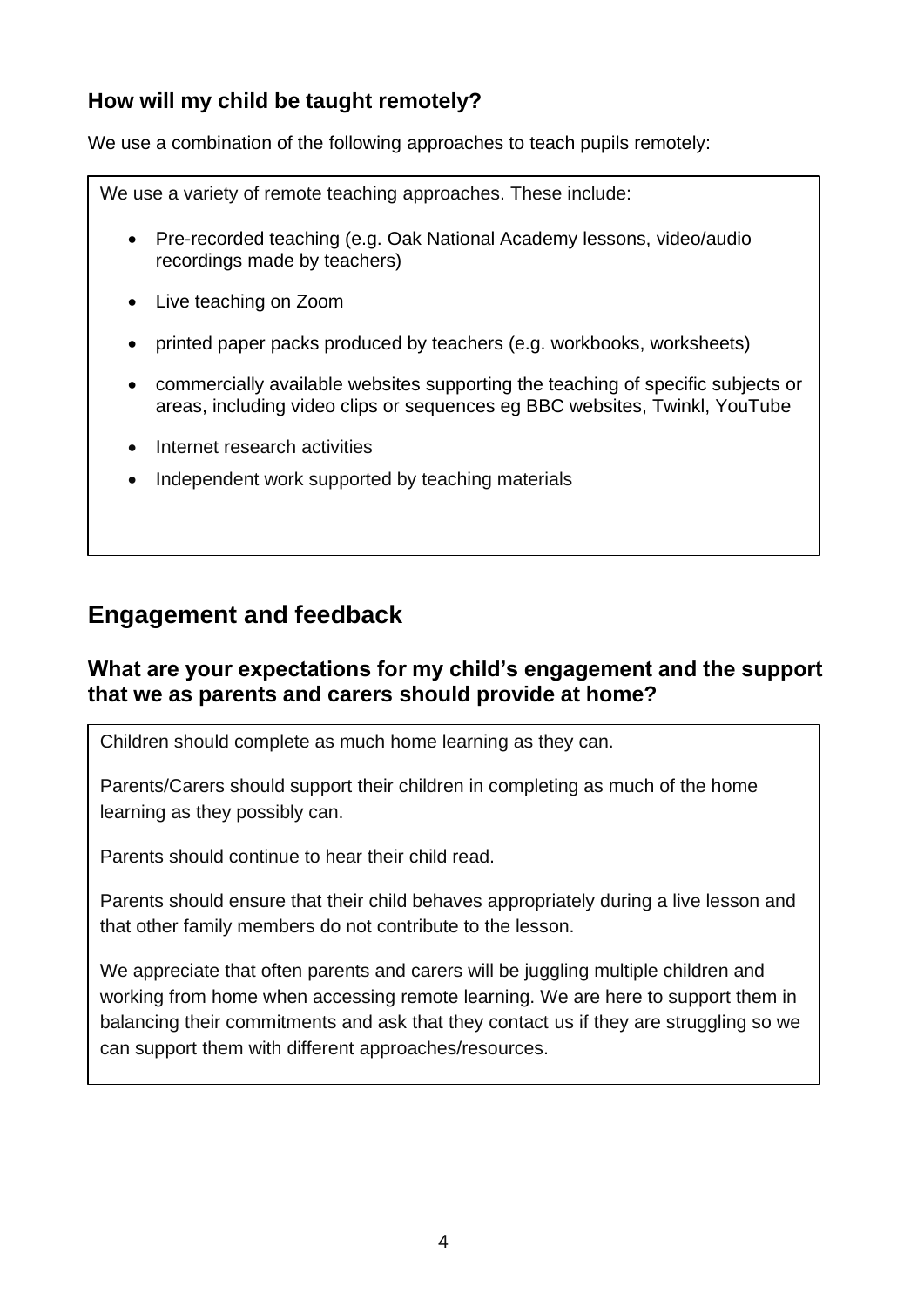## **How will you check whether my child is engaging with their work and how will I be informed if there are concerns?**

Online engagement is checked regularly and monitored by staff.

Staff will offer feedback where appropriate.

Staff will contact families on a regular basis and will attempt to engage and support all families.

# **How will you assess my child's work and progress?**

Feedback can take many forms and may not always mean extensive written comments for individual children. For example, whole-class feedback or quizzes marked automatically via digital platforms are also valid and effective methods, amongst many others. Our approach to feeding back on pupil work is as follows:

Written comments on pupil achievements

Next step targets

**Questioning** 

Opportunities for pupils to make their learning visible, for example, on miniwhiteboards

Verbal feedback

# **Additional support for pupils with particular needs**

## **How will you work with me to help my child who needs additional support from adults at home to access remote education?**

We recognise that some pupils, for example some pupils with special educational needs and disabilities (SEND), may not be able to access remote education without support from adults at home. We acknowledge the difficulties this may place on families, and we will work with parents and carers to support those pupils in the following ways: